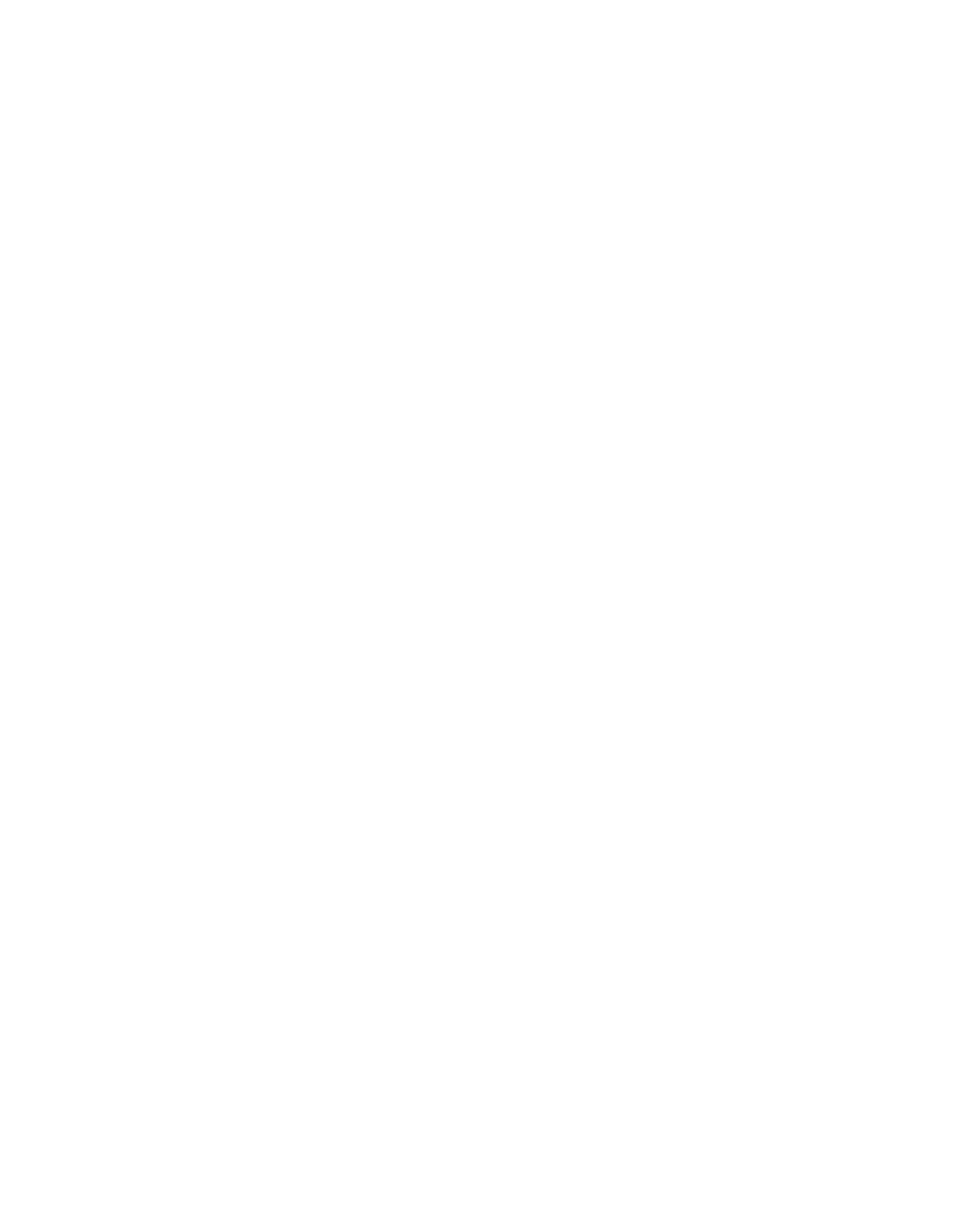## Contents

| Section                                                                                                                                                                                                                                                                                                                                                    | Page                                           |
|------------------------------------------------------------------------------------------------------------------------------------------------------------------------------------------------------------------------------------------------------------------------------------------------------------------------------------------------------------|------------------------------------------------|
| Introduction<br>Ι.<br>Basics of medical certification<br>Completing a cause-of-death statement<br>Additional aids                                                                                                                                                                                                                                          | $\mathbf{I}$<br>$\mathfrak{Z}$<br>$8\,$<br>8   |
| II. Who Carries Out the Query                                                                                                                                                                                                                                                                                                                              | 10                                             |
| III. Use of Querying                                                                                                                                                                                                                                                                                                                                       | 11                                             |
| IV. How Much to Query                                                                                                                                                                                                                                                                                                                                      | 12                                             |
| V. Levels of Querying<br>Priority Level 1<br>Priority Level 2<br>Priority Level 3<br>Priority Level 4<br>Priority Level 5<br>Priority Level 6                                                                                                                                                                                                              | 13<br>15<br>17<br>17<br>18<br>18<br>19         |
| Fetal death<br>Sample letters                                                                                                                                                                                                                                                                                                                              | 19<br>20                                       |
| VI. Evaluation of the Query Program                                                                                                                                                                                                                                                                                                                        | 21                                             |
| References                                                                                                                                                                                                                                                                                                                                                 | 22                                             |
| Appendix A- Specific Guidelines for When to Query<br>Table 1. Priority Levels for querying by ICD-10 Category<br>Order of entry of causes of death<br>Table 2. Priority Levels for improbable sequences in Part I of the death certificate<br>Table 3. Priority Levels for durations<br>Table 4. Priority Levels for placement and numbering of conditions | 23<br>56<br>62<br>64                           |
| Appendix B- Sample Query Letters<br>Query Letter 1<br>Query Letter 2<br>Query Letter 3<br>Query Letter 4<br>Query Letter 5<br>Query Letter 6<br>Query Letter 7<br>Query Letter 8                                                                                                                                                                           | 67<br>71<br>77<br>83<br>89<br>95<br>101<br>107 |
| Query Letter 9                                                                                                                                                                                                                                                                                                                                             | 113                                            |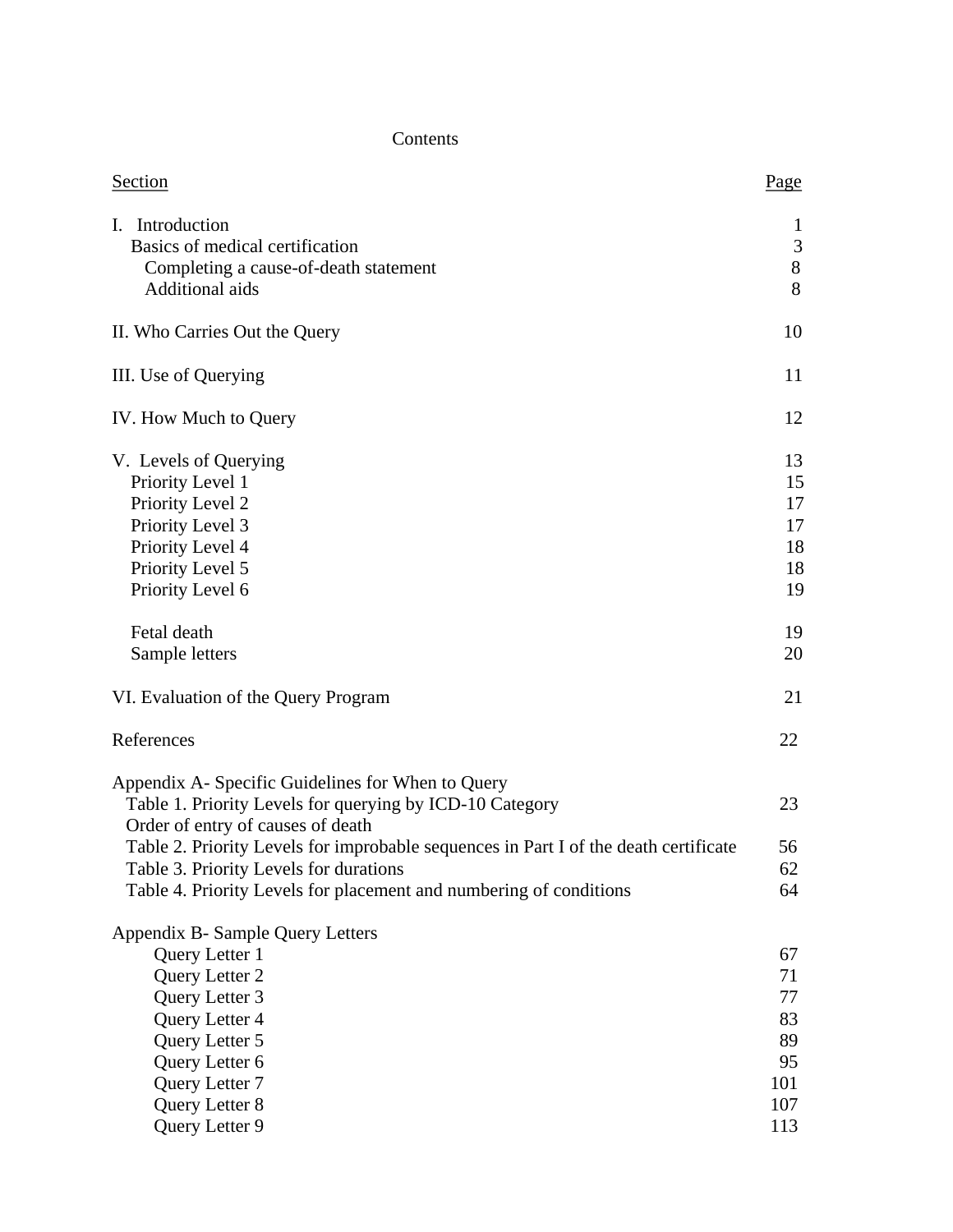| Query Letter 10                                                               | 119  |
|-------------------------------------------------------------------------------|------|
| <b>Query Letter 11</b>                                                        | 145  |
| Appendix C- Infrequent and Rare Causes of Death                               | 151  |
| Appendix D-ICD-10 Codes Selected for Querying for HIV Under Priority Level 1g | -153 |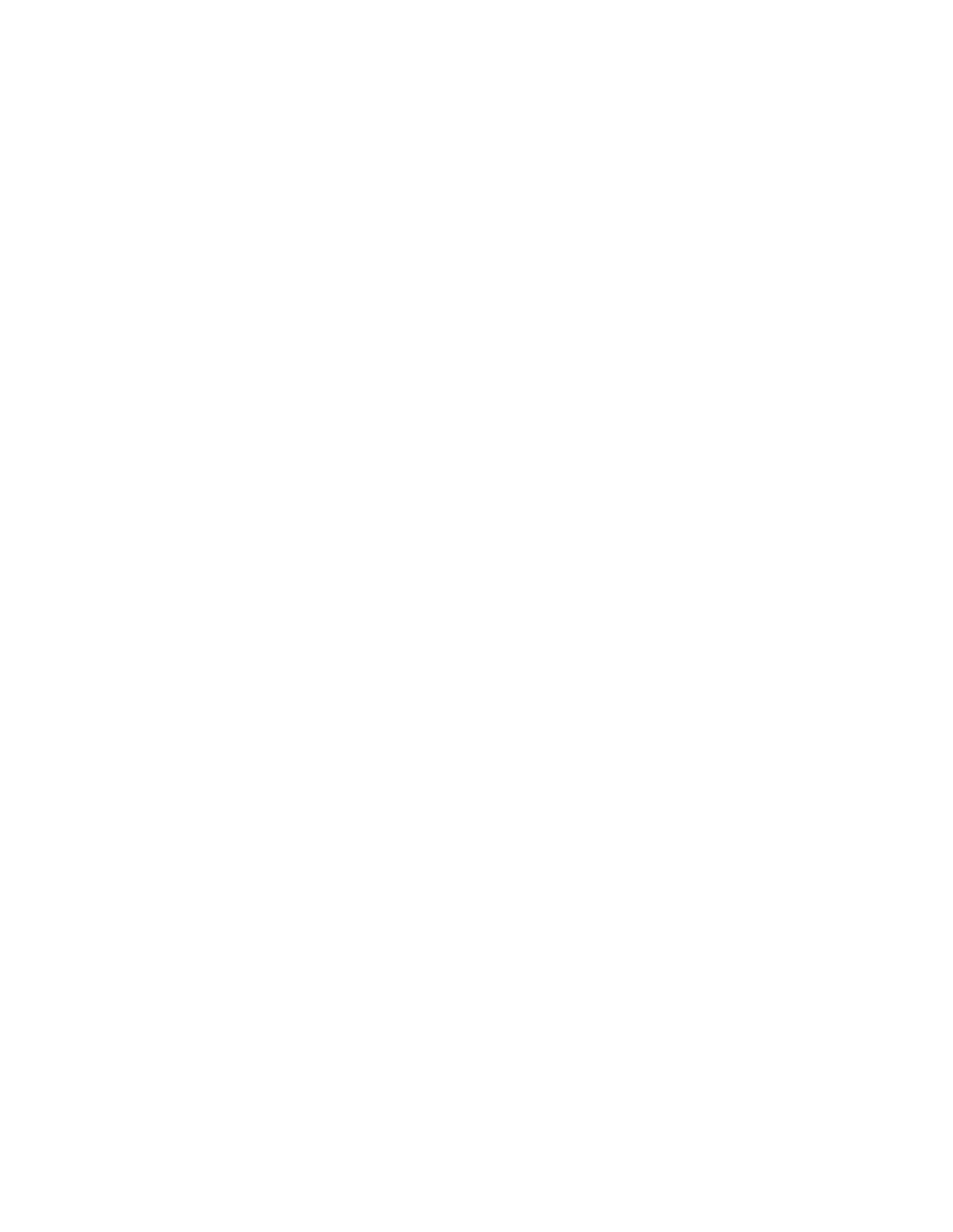## Figure 1. **U.S. STANDARD CERTIFICATE OF DEATH**

|                                                                                                                                            |                                                   | LOCAL FILE NO.                                                                                                                                                                                                                                                                                                                                                                                                                                    |                            |                    |                |                                                                                                   |              |                                                                  |  |                                                                                      |                                                                                            |  |           | STATE FILE NO.                   |                                                   |
|--------------------------------------------------------------------------------------------------------------------------------------------|---------------------------------------------------|---------------------------------------------------------------------------------------------------------------------------------------------------------------------------------------------------------------------------------------------------------------------------------------------------------------------------------------------------------------------------------------------------------------------------------------------------|----------------------------|--------------------|----------------|---------------------------------------------------------------------------------------------------|--------------|------------------------------------------------------------------|--|--------------------------------------------------------------------------------------|--------------------------------------------------------------------------------------------|--|-----------|----------------------------------|---------------------------------------------------|
|                                                                                                                                            |                                                   | 1. DECEDENT'S LEGAL NAME (Include AKA's if any) (First, Middle, Last)                                                                                                                                                                                                                                                                                                                                                                             |                            |                    |                |                                                                                                   |              |                                                                  |  | 2. SEX                                                                               | 3. SOCIAL SECURITY NUMBER                                                                  |  |           |                                  |                                                   |
|                                                                                                                                            |                                                   |                                                                                                                                                                                                                                                                                                                                                                                                                                                   |                            |                    |                |                                                                                                   |              |                                                                  |  |                                                                                      |                                                                                            |  |           |                                  |                                                   |
|                                                                                                                                            |                                                   | 4a. AGE-Last Birthday<br>(Years)                                                                                                                                                                                                                                                                                                                                                                                                                  | 4b. UNDER 1 YEAR<br>Months | Days               | Hours          | 4c. UNDER 1 DAY<br>Minutes                                                                        | (Mo/Day/Yr)  | 5. DATE OF BIRTH                                                 |  |                                                                                      | 6. BIRTHPLACE (City and State or Foreign Country)                                          |  |           |                                  |                                                   |
|                                                                                                                                            |                                                   | 7a. RESIDENCE-STATE                                                                                                                                                                                                                                                                                                                                                                                                                               |                            |                    | 7b. COUNTY     |                                                                                                   |              |                                                                  |  | 7c. CITY OR TOWN                                                                     |                                                                                            |  |           |                                  |                                                   |
|                                                                                                                                            |                                                   |                                                                                                                                                                                                                                                                                                                                                                                                                                                   |                            |                    |                |                                                                                                   |              |                                                                  |  |                                                                                      |                                                                                            |  |           |                                  |                                                   |
|                                                                                                                                            |                                                   | 7d. STREET AND NUMBER                                                                                                                                                                                                                                                                                                                                                                                                                             |                            |                    |                |                                                                                                   | 7e. APT. NO. | 7f. ZIP CODE                                                     |  |                                                                                      |                                                                                            |  |           | 7g. INSIDE CITY LIMITS? PYes PNo |                                                   |
|                                                                                                                                            |                                                   | 8. EVER IN US ARMED FORCES?<br>$\Box$ Yes $\Box$ No                                                                                                                                                                                                                                                                                                                                                                                               |                            |                    |                | 9. MARITAL STATUS AT TIME OF DEATH<br>$\Box$ Married $\Box$ Married, but separated $\Box$ Widowed |              |                                                                  |  |                                                                                      | 10. SURVIVING SPOUSE'S NAME (If wife, give name prior to first marriage)                   |  |           |                                  |                                                   |
|                                                                                                                                            |                                                   |                                                                                                                                                                                                                                                                                                                                                                                                                                                   |                            |                    |                | □ Divorced □ Never Married □ Unknown                                                              |              |                                                                  |  |                                                                                      |                                                                                            |  |           |                                  |                                                   |
|                                                                                                                                            | ä                                                 | 11. FATHER'S NAME (First, Middle, Last)<br>12. MOTHER'S NAME PRIOR TO FIRST MARRIAGE (First, Middle, Last)                                                                                                                                                                                                                                                                                                                                        |                            |                    |                |                                                                                                   |              |                                                                  |  |                                                                                      |                                                                                            |  |           |                                  |                                                   |
|                                                                                                                                            |                                                   | 13a. INFORMANT'S NAME                                                                                                                                                                                                                                                                                                                                                                                                                             |                            |                    |                | 13b. RELATIONSHIP TO DECEDENT                                                                     |              |                                                                  |  |                                                                                      | 13c. MAILING ADDRESS (Street and Number, City, State, Zip Code)                            |  |           |                                  |                                                   |
| physician or institution                                                                                                                   | <b>Be Completed/Verified</b><br>FUNERAL DIRECTOR: |                                                                                                                                                                                                                                                                                                                                                                                                                                                   |                            |                    |                |                                                                                                   |              |                                                                  |  |                                                                                      |                                                                                            |  |           |                                  |                                                   |
|                                                                                                                                            |                                                   | 14. PLACE OF DEATH (Check only one: see instructions)<br>IF DEATH OCCURRED SOMEWHERE OTHER THAN A HOSPITAL:<br>IF DEATH OCCURRED IN A HOSPITAL:                                                                                                                                                                                                                                                                                                   |                            |                    |                |                                                                                                   |              |                                                                  |  |                                                                                      |                                                                                            |  |           |                                  |                                                   |
|                                                                                                                                            |                                                   | □ Inpatient □ Emergency Room/Outpatient □ Dead on Arrival                                                                                                                                                                                                                                                                                                                                                                                         |                            |                    |                |                                                                                                   |              |                                                                  |  |                                                                                      | $\Box$ Hospice facility $\Box$ Nursing home/Long term care facility $\Box$ Decedent's home |  |           | □ Other (Specify):               |                                                   |
|                                                                                                                                            | P                                                 | 15. FACILITY NAME (If not institution, give street & number)                                                                                                                                                                                                                                                                                                                                                                                      |                            |                    |                |                                                                                                   |              | 16. CITY OR TOWN, STATE, AND ZIP CODE                            |  |                                                                                      |                                                                                            |  |           | 17. COUNTY OF DEATH              |                                                   |
|                                                                                                                                            |                                                   | 18. METHOD OF DISPOSITION: <b>Burial Cremation</b>                                                                                                                                                                                                                                                                                                                                                                                                |                            |                    |                |                                                                                                   |              |                                                                  |  |                                                                                      | 19. PLACE OF DISPOSITION (Name of cemetery, crematory, other place)                        |  |           |                                  |                                                   |
| NAME OF DECEDENT<br>For use by physician                                                                                                   |                                                   | □ Donation □ Entombment □ Removal from State<br>Other (Specify):                                                                                                                                                                                                                                                                                                                                                                                  |                            |                    |                |                                                                                                   |              |                                                                  |  |                                                                                      |                                                                                            |  |           |                                  |                                                   |
|                                                                                                                                            |                                                   | 20. LOCATION-CITY, TOWN, AND STATE                                                                                                                                                                                                                                                                                                                                                                                                                |                            |                    |                |                                                                                                   |              | 21. NAME AND COMPLETE ADDRESS OF FUNERAL FACILITY                |  |                                                                                      |                                                                                            |  |           |                                  |                                                   |
|                                                                                                                                            |                                                   | 22. SIGNATURE OF FUNERAL SERVICE LICENSEE OR OTHER AGENT                                                                                                                                                                                                                                                                                                                                                                                          |                            |                    |                |                                                                                                   |              |                                                                  |  |                                                                                      |                                                                                            |  |           |                                  | 23. LICENSE NUMBER (Of Licensee)                  |
|                                                                                                                                            |                                                   |                                                                                                                                                                                                                                                                                                                                                                                                                                                   |                            |                    |                |                                                                                                   |              |                                                                  |  |                                                                                      |                                                                                            |  |           |                                  |                                                   |
|                                                                                                                                            |                                                   | <b>ITEMS 24-28 MUST BE COMPLETED BY PERSON</b>                                                                                                                                                                                                                                                                                                                                                                                                    |                            |                    |                |                                                                                                   |              | 24. DATE PRONOUNCED DEAD (Mo/Day/Yr)                             |  |                                                                                      |                                                                                            |  |           |                                  | 25. TIME PRONOUNCED DEAD                          |
|                                                                                                                                            |                                                   | <b>WHO PRONOUNCES OR CERTIFIES DEATH</b>                                                                                                                                                                                                                                                                                                                                                                                                          |                            |                    |                |                                                                                                   |              |                                                                  |  | 27. LICENSE NUMBER                                                                   |                                                                                            |  |           |                                  |                                                   |
|                                                                                                                                            |                                                   | 26. SIGNATURE OF PERSON PRONOUNCING DEATH (Only when applicable)                                                                                                                                                                                                                                                                                                                                                                                  |                            |                    |                |                                                                                                   |              |                                                                  |  |                                                                                      |                                                                                            |  |           | 28. DATE SIGNED (Mo/Day/Yr)      |                                                   |
|                                                                                                                                            |                                                   | 29. ACTUAL OR PRESUMED DATE OF DEATH                                                                                                                                                                                                                                                                                                                                                                                                              |                            |                    |                |                                                                                                   |              | 30. ACTUAL OR PRESUMED TIME OF DEATH                             |  |                                                                                      |                                                                                            |  |           | 31. WAS MEDICAL EXAMINER OR      |                                                   |
|                                                                                                                                            |                                                   | (Mo/Day/Yr) (Spell Month)                                                                                                                                                                                                                                                                                                                                                                                                                         |                            |                    |                |                                                                                                   |              |                                                                  |  |                                                                                      |                                                                                            |  |           | CORONER CONTACTED? DYes DNo      |                                                   |
|                                                                                                                                            | To Be Completed By:<br>MEDICAL CERTIFIER          | <b>CAUSE OF DEATH (See instructions and examples)</b><br>Approximate<br>interval:<br>32. PART I. Enter the chain of events-diseases, injuries, or complications--that directly caused the death. DO NOT enter terminal events such as cardiac<br>Onset to death<br>arrest, respiratory arrest, or ventricular fibrillation without showing the etiology. DO NOT ABBREVIATE. Enter only one cause on a line. Add additional<br>lines if necessary. |                            |                    |                |                                                                                                   |              |                                                                  |  |                                                                                      |                                                                                            |  |           |                                  |                                                   |
|                                                                                                                                            |                                                   | <b>IMMEDIATE CAUSE (Final</b>                                                                                                                                                                                                                                                                                                                                                                                                                     |                            |                    |                |                                                                                                   |              |                                                                  |  |                                                                                      |                                                                                            |  |           |                                  |                                                   |
|                                                                                                                                            |                                                   | disease or condition ---------><br>resulting in death)                                                                                                                                                                                                                                                                                                                                                                                            |                            |                    |                |                                                                                                   |              | Due to (or as a consequence of):                                 |  |                                                                                      |                                                                                            |  |           |                                  |                                                   |
|                                                                                                                                            |                                                   | Sequentially list conditions,                                                                                                                                                                                                                                                                                                                                                                                                                     |                            |                    |                |                                                                                                   |              |                                                                  |  |                                                                                      |                                                                                            |  |           |                                  |                                                   |
|                                                                                                                                            |                                                   | Due to (or as a consequence of):<br>if any, leading to the cause<br>listed on line a. Enter the                                                                                                                                                                                                                                                                                                                                                   |                            |                    |                |                                                                                                   |              |                                                                  |  |                                                                                      |                                                                                            |  |           |                                  |                                                   |
|                                                                                                                                            |                                                   | <b>UNDERLYING CAUSE</b><br>Due to (or as a consequence of):<br>(disease or injury that                                                                                                                                                                                                                                                                                                                                                            |                            |                    |                |                                                                                                   |              |                                                                  |  |                                                                                      |                                                                                            |  |           |                                  |                                                   |
|                                                                                                                                            |                                                   | initiated the events resulting<br>in death) LAST                                                                                                                                                                                                                                                                                                                                                                                                  | d.                         |                    |                |                                                                                                   |              |                                                                  |  |                                                                                      |                                                                                            |  |           |                                  |                                                   |
|                                                                                                                                            |                                                   | <b>PART II.</b> Enter other significant conditions contributing to death but not resulting in the underlying cause given in PART I                                                                                                                                                                                                                                                                                                                |                            |                    |                |                                                                                                   |              |                                                                  |  |                                                                                      |                                                                                            |  |           | 33. WAS AN AUTOPSY PERFORMED?    |                                                   |
|                                                                                                                                            | ⊟ Yes<br>34. WERE AUTOPSY FINDINGS AVAILABLE TO   |                                                                                                                                                                                                                                                                                                                                                                                                                                                   |                            |                    |                |                                                                                                   |              | ⊟ No                                                             |  |                                                                                      |                                                                                            |  |           |                                  |                                                   |
|                                                                                                                                            |                                                   | DID TOBACCO USE CONTRIBUTE<br>35.                                                                                                                                                                                                                                                                                                                                                                                                                 |                            |                    | 36. IF FEMALE: |                                                                                                   |              |                                                                  |  |                                                                                      | 37. MANNER OF DEATH                                                                        |  |           |                                  | COMPLETE THE CAUSE OF DEATH? $\Box$ Yes $\Box$ No |
|                                                                                                                                            |                                                   | TO DEATH?                                                                                                                                                                                                                                                                                                                                                                                                                                         |                            |                    |                | $\Box$ Not pregnant within past year                                                              |              |                                                                  |  |                                                                                      | □ Natural<br>□ Homicide                                                                    |  |           |                                  |                                                   |
|                                                                                                                                            |                                                   | $\Box$ Pregnant at time of death<br>$\Box$ Yes $\Box$ Probably                                                                                                                                                                                                                                                                                                                                                                                    |                            |                    |                |                                                                                                   |              |                                                                  |  |                                                                                      |                                                                                            |  |           |                                  |                                                   |
|                                                                                                                                            |                                                   | □ No □ Unknown                                                                                                                                                                                                                                                                                                                                                                                                                                    |                            |                    |                |                                                                                                   |              | $\Box$ Not pregnant, but pregnant within 42 days of death        |  | □ Pending Investigation<br>□ Accident<br>□ Suicide<br>$\Box$ Could not be determined |                                                                                            |  |           |                                  |                                                   |
|                                                                                                                                            |                                                   |                                                                                                                                                                                                                                                                                                                                                                                                                                                   |                            |                    |                |                                                                                                   |              | $\Box$ Not pregnant, but pregnant 43 days to 1 year before death |  |                                                                                      |                                                                                            |  |           |                                  |                                                   |
| $\Box$ Unknown if pregnant within the past year<br>40. PLACE OF INJURY (e.g., Decedent's home; construction site; restaurant; wooded area) |                                                   |                                                                                                                                                                                                                                                                                                                                                                                                                                                   |                            |                    |                |                                                                                                   |              |                                                                  |  |                                                                                      |                                                                                            |  |           |                                  |                                                   |
|                                                                                                                                            |                                                   | 38. DATE OF INJURY<br>(Mo/Day/Yr) (Spell Month)                                                                                                                                                                                                                                                                                                                                                                                                   |                            | 39. TIME OF INJURY |                |                                                                                                   |              |                                                                  |  |                                                                                      |                                                                                            |  |           |                                  | 41. INJURY AT WORK?<br>$\Box$ Yes $\Box$ No       |
|                                                                                                                                            |                                                   |                                                                                                                                                                                                                                                                                                                                                                                                                                                   |                            |                    |                |                                                                                                   |              |                                                                  |  |                                                                                      |                                                                                            |  |           |                                  |                                                   |
|                                                                                                                                            |                                                   | 42. LOCATION OF INJURY: State:                                                                                                                                                                                                                                                                                                                                                                                                                    |                            |                    |                |                                                                                                   |              | City or Town:                                                    |  |                                                                                      |                                                                                            |  |           |                                  |                                                   |
|                                                                                                                                            |                                                   | Street & Number:                                                                                                                                                                                                                                                                                                                                                                                                                                  |                            |                    |                |                                                                                                   |              |                                                                  |  | Apartment No.:                                                                       |                                                                                            |  | Zip Code: |                                  |                                                   |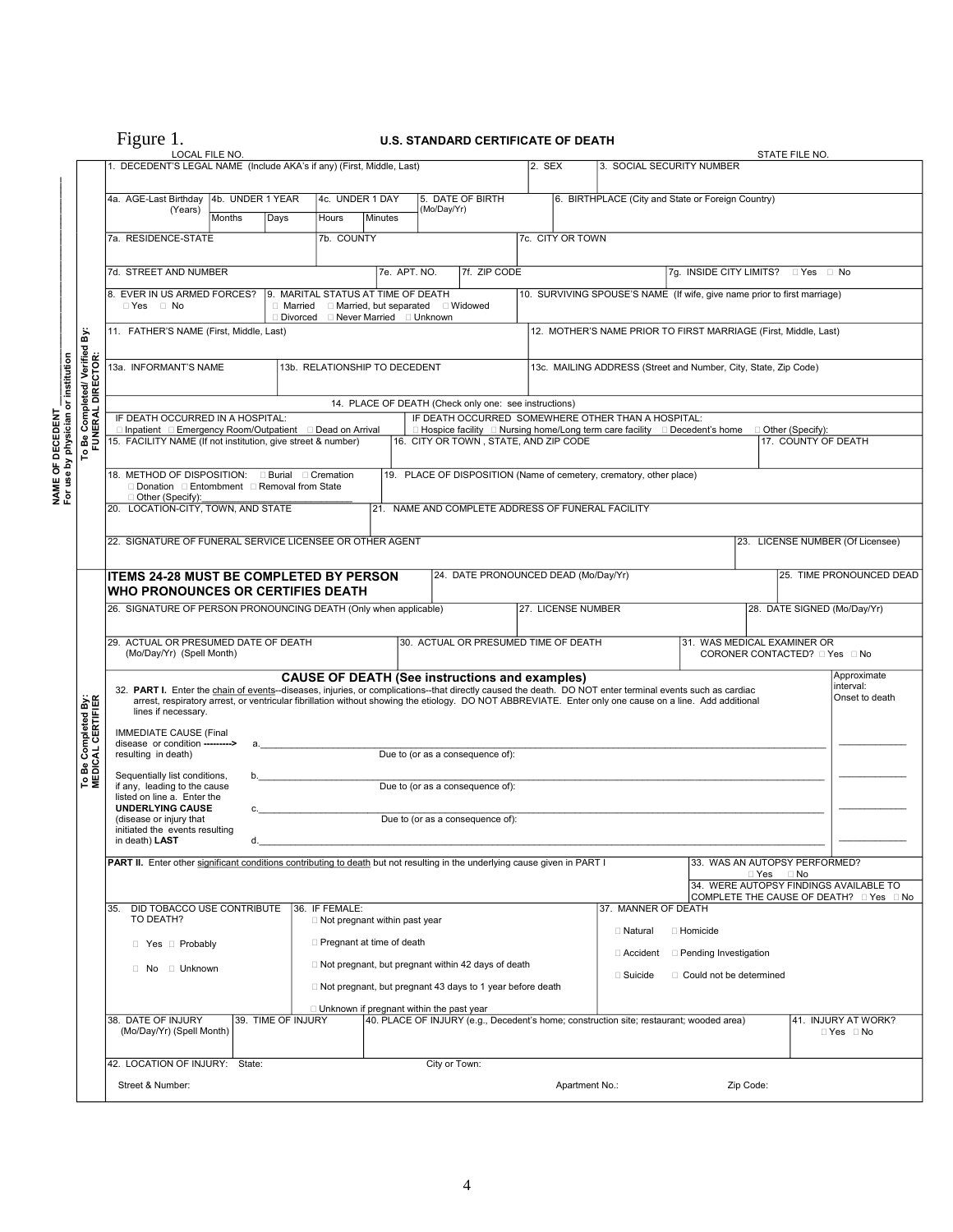|                                         | 43. DESCRIBE HOW INJURY OCCURRED:<br>45. CERTIFIER (Check only one):<br>□ Certifying physician-To the best of my knowledge, death occurred due to the cause(s) and manner stated.<br>□ Pronouncing & Certifying physician-To the best of my knowledge, death occurred at the time, date, and place, and due to the cause(s) and manner stated.<br>46. NAME, ADDRESS, AND ZIP CODE OF PERSON COMPLETING CAUSE OF DEATH (Item 32)                                                                                                                                                                                                                                |                                                                    |                                                                                                                                                                                                                                                                                                                                                                                                                                                                                                               |                                                                                                                                                                 | 44. IF TRANSPORTATION INJURY, SPECIFY:<br>Driver/Operator<br>□ Passenger<br>□ Pedestrian<br>$\Box$ Other (Specify)<br>□ Medical Examiner/Coroner-On the basis of examination, and/or investigation, in my opinion, death occurred at the time, date, and place, and due to the cause(s) and manner stated. |
|-----------------------------------------|----------------------------------------------------------------------------------------------------------------------------------------------------------------------------------------------------------------------------------------------------------------------------------------------------------------------------------------------------------------------------------------------------------------------------------------------------------------------------------------------------------------------------------------------------------------------------------------------------------------------------------------------------------------|--------------------------------------------------------------------|---------------------------------------------------------------------------------------------------------------------------------------------------------------------------------------------------------------------------------------------------------------------------------------------------------------------------------------------------------------------------------------------------------------------------------------------------------------------------------------------------------------|-----------------------------------------------------------------------------------------------------------------------------------------------------------------|------------------------------------------------------------------------------------------------------------------------------------------------------------------------------------------------------------------------------------------------------------------------------------------------------------|
|                                         | 47. TITLE OF CERTIFIER<br>48. LICENSE NUMBER                                                                                                                                                                                                                                                                                                                                                                                                                                                                                                                                                                                                                   |                                                                    | 49. DATE CERTIFIED (Mo/Day/Yr)                                                                                                                                                                                                                                                                                                                                                                                                                                                                                |                                                                                                                                                                 | 50. FOR REGISTRAR ONLY- DATE FILED (Mo/Day/Yr)                                                                                                                                                                                                                                                             |
| To Be Completed By:<br>FUNERAL DIRECTOR | 51. DECEDENT'S EDUCATION-Check the box<br>that best describes the highest degree or level of<br>school completed at the time of death.<br>□ 8th grade or less<br>□ 9th - 12th grade; no diploma<br>High school graduate or GED completed<br>Some college credit, but no degree<br>Associate degree (e.g., AA, AS)<br>Bachelor's degree (e.g., BA, AB, BS)<br>Master's degree (e.g., MA, MS, MEng,<br>MEd, MSW, MBA)<br>Doctorate (e.g., PhD, EdD) or<br>Professional degree (e.g., MD, DDS,<br>DVM, LLB, JD)<br>54. DECEDENT'S USUAL OCCUPATION (Indicate type of work done during most of working life. DO NOT USE RETIRED).<br>55. KIND OF BUSINESS/INDUSTRY | No, not Spanish/Hispanic/Latino<br>Yes, Puerto Rican<br>Yes, Cuban | 52. DECEDENT OF HISPANIC ORIGIN? Check the box<br>that best describes whether the decedent is<br>Spanish/Hispanic/Latino. Check the "No" box if<br>decedent is not Spanish/Hispanic/Latino.<br>Yes, Mexican, Mexican American, Chicano<br>Yes, other Spanish/Hispanic/Latino<br>(Specify) and the state of the state of the state of the state of the state of the state of the state of the state of the state of the state of the state of the state of the state of the state of the state of the state of | $\Box$ White<br>□ Àsian Indian<br>Chinese<br>$\Box$ Filipino<br>Japanese<br>Korean<br>⊤ Vietnamese<br>$\Box$ Native Hawaiian<br>Guamanian or Chamorro<br>Samoan | 53. DECEDENT'S RACE (Check one or more races to indicate what the<br>decedent considered himself or herself to be)<br><b>Black or African American</b><br>□ American Indian or Alaska Native<br>(Name of the enrolled or principal tribe)<br>Other Asian (Specify) ___<br>$\Box$ Other (Specify)           |

allows the physician to list any other medically important disease or condition that was present at the time of death and which may have contributed to death but was not a direct link in the chain of events directly leading to death. Multiple causes of death include each of the causes reported on the death certificate in Parts I or II.

Underlying cause is the item most commonly used in tabulation and analysis. As stated earlier, underlying cause data are important for surveillance, research, design of public health and medical interventions, and funding decisions for research and development. Multiple cause data are an important supplement to underlying cause data and can provide additional analytical information.

It is very important that all physicians, medical examiners, or coroners who may be certifying deaths be properly oriented to the principles of medical certification, the manner in which the statements are to be entered, and the importance of completeness, accuracy, and specificity in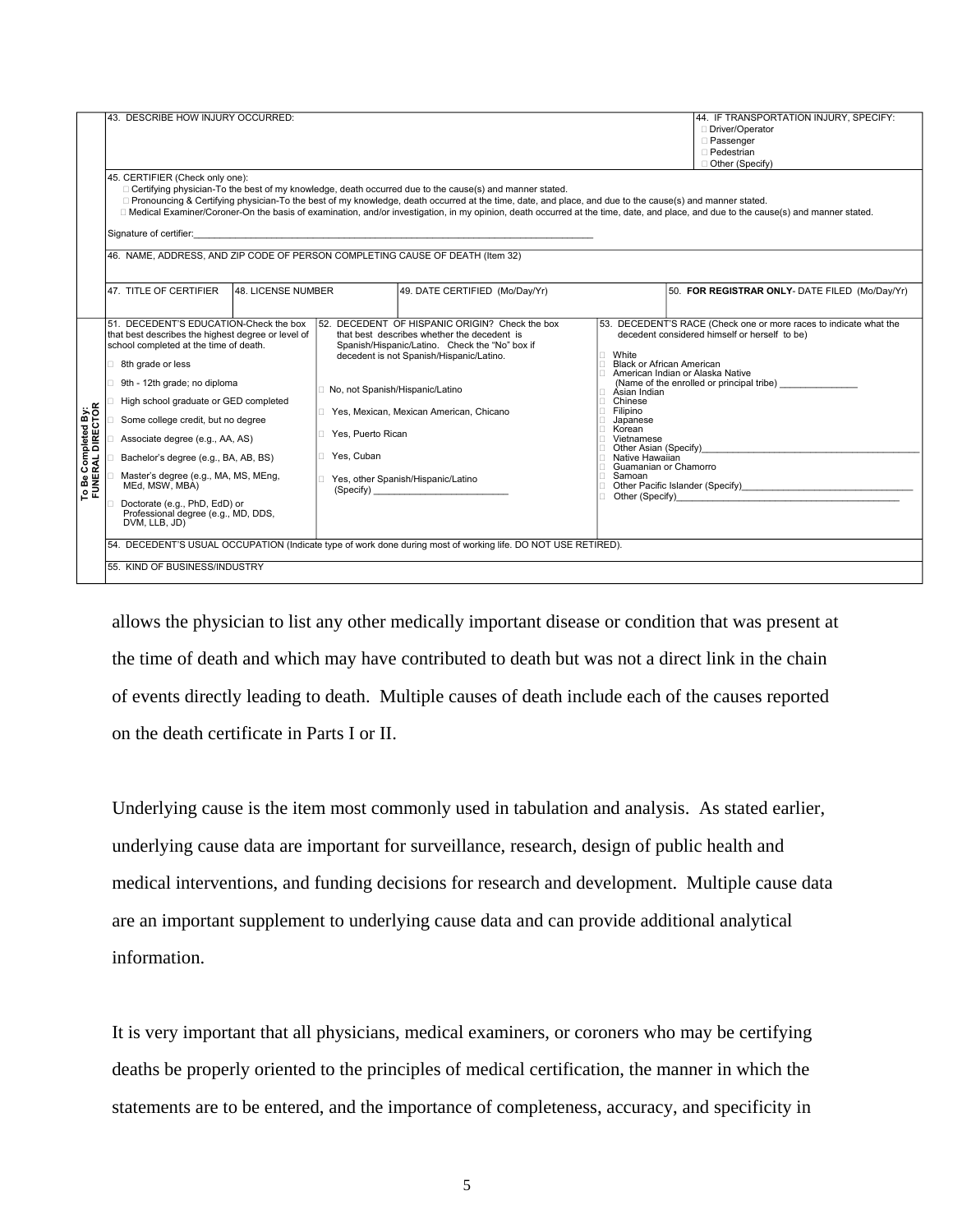Figure 2.

| <b>CAUSE OF DEATH (See instructions and examples)</b><br>32. PART I. Enter the chain of events--diseases, injuries, or complications--that directly caused the death. DO NOT enter terminal events such as cardiac<br>arrest, respiratory arrest, or ventricular fibrillation without showing the etiology. DO NOT ABBREVIATE. Enter only one cause on a line. Add additional<br>lines if necessary. |                                                                                                                |                                                                                                                           |                                                                                        |               |  |  |  |
|------------------------------------------------------------------------------------------------------------------------------------------------------------------------------------------------------------------------------------------------------------------------------------------------------------------------------------------------------------------------------------------------------|----------------------------------------------------------------------------------------------------------------|---------------------------------------------------------------------------------------------------------------------------|----------------------------------------------------------------------------------------|---------------|--|--|--|
| <b>IMMEDIATE CAUSE (Final</b><br>Time interval<br>a. Immediate cause of death<br>disease or condition ---------><br>resulting in death)<br>Due to (or as a consequence of):                                                                                                                                                                                                                          |                                                                                                                |                                                                                                                           |                                                                                        |               |  |  |  |
| Sequentially list conditions,                                                                                                                                                                                                                                                                                                                                                                        | b. Intermediate cause                                                                                          |                                                                                                                           |                                                                                        | Time interval |  |  |  |
| if any, leading to the cause<br>listed on line a. Enter the<br><b>UNDERLYING CAUSE</b><br>(disease or injury that                                                                                                                                                                                                                                                                                    | Due to (or as a consequence of):<br>Time interval<br>c. Intermediate cause<br>Due to (or as a consequence of): |                                                                                                                           |                                                                                        |               |  |  |  |
| initiated the events resulting<br>Time interval<br>d. Underlying cause<br>in death) LAST                                                                                                                                                                                                                                                                                                             |                                                                                                                |                                                                                                                           |                                                                                        |               |  |  |  |
| <b>PART II.</b> Enter other significant conditions contributing to death but not resulting in the underlying cause given in PART I<br>33. WAS AN AUTOPSY PERFORMED?<br>□ Yes □ No                                                                                                                                                                                                                    |                                                                                                                |                                                                                                                           |                                                                                        |               |  |  |  |
| 34. WERE AUTOPSY FINDINGS AVAILABLE TO<br>Contributory cause(s), if any                                                                                                                                                                                                                                                                                                                              |                                                                                                                |                                                                                                                           |                                                                                        |               |  |  |  |
| DID TOBACCO USE CONTRIBUTE TO DEATH?<br>35.                                                                                                                                                                                                                                                                                                                                                          |                                                                                                                | 36. IF FEMALE:                                                                                                            | 37. MANNER OF DEATH                                                                    |               |  |  |  |
| <b>Probably</b><br>□ Yes                                                                                                                                                                                                                                                                                                                                                                             |                                                                                                                | □ Not pregnant within past year<br>Pregnant at time of death<br>$\Box$ Not pregnant, but pregnant within 42 days of death | $\sqcap$ Homicide<br>$\Box$ Natural<br>$\Box$ Accident<br>$\Box$ Pending Investigation |               |  |  |  |
| □ Unknown<br>$\Box$ No                                                                                                                                                                                                                                                                                                                                                                               |                                                                                                                | □ Not pregnant, but pregnant 43 days to 1 year before death<br>Unknown if pregnant within the past year                   | $\Box$ Suicide<br>$\Box$ Could not be determined                                       |               |  |  |  |

| CAUSE OF DEATH (See instructions and examples)<br>32. PART I. Enter the chain of events--diseases, injuries, or complications--that directly caused the death. DO NOT enter terminal events such as cardiac<br>arrest, respiratory arrest, or ventricular fibrillation without showing the etiology. DO NOT ABBREVIATE. Enter only one cause on a line. Add additional<br>lines if necessary. |                                                                                                                                                                                                                                                                                                                                                                                                                       |        |  |  |  |  |  |
|-----------------------------------------------------------------------------------------------------------------------------------------------------------------------------------------------------------------------------------------------------------------------------------------------------------------------------------------------------------------------------------------------|-----------------------------------------------------------------------------------------------------------------------------------------------------------------------------------------------------------------------------------------------------------------------------------------------------------------------------------------------------------------------------------------------------------------------|--------|--|--|--|--|--|
| <b>IMMEDIATE CAUSE (Final</b><br>Minutes<br>a. Rupture of myocardium<br>disease or condition ---------><br>Due to (or as a consequence of):<br>resulting in death)                                                                                                                                                                                                                            |                                                                                                                                                                                                                                                                                                                                                                                                                       |        |  |  |  |  |  |
| Sequentially list conditions,<br>if any, leading to the cause<br>listed on line a. Enter the                                                                                                                                                                                                                                                                                                  | 6 days<br>b. Acute myocardial infarction<br>Due to (or as a consequence of):                                                                                                                                                                                                                                                                                                                                          |        |  |  |  |  |  |
| <b>UNDERLYING CAUSE</b><br>(disease or injury that<br>initiated the events resulting                                                                                                                                                                                                                                                                                                          | c. Coronary artery thrombosis<br>Due to (or as a consequence of):                                                                                                                                                                                                                                                                                                                                                     | 6 days |  |  |  |  |  |
| 7 years<br>d. Atherosclerotic coronary artery disease<br>in death) LAST                                                                                                                                                                                                                                                                                                                       |                                                                                                                                                                                                                                                                                                                                                                                                                       |        |  |  |  |  |  |
| PART II. Enter other significant conditions contributing to death but not resulting in the underlying cause given in PART I<br>33. WAS AN AUTOPSY PERFORMED?<br>$Y$ es<br>$\Box$ No<br>Diabetes, Chronic obstructive pulmonary disease, smoking<br>34. WERE AUTOPSY FINDINGS AVAILABLE TO<br> COMPLETE THE CAUSE OF DEATH? ■ Yes □ No                                                         |                                                                                                                                                                                                                                                                                                                                                                                                                       |        |  |  |  |  |  |
| DID TOBACCO USE CONTRIBUTE TO DEATH?<br>135.<br><b>Probably</b><br>Yes<br>□ Unknown<br>$\Box$ No                                                                                                                                                                                                                                                                                              | 36. IF FEMALE:<br>37. MANNER OF DEATH<br>Not pregnant within past year<br>Pregnant at time of death<br>□ Homicide<br>$\blacksquare$ Natural<br>$\Box$ Not pregnant, but pregnant within 42 days of death<br>□ Pending Investigation<br>$\Box$ Accident<br>□ Not pregnant, but pregnant 43 days to 1 year before death<br>$\Box$ Could not be determined<br>$\Box$ Suicide<br>Unknown if pregnant within the past year |        |  |  |  |  |  |

listing the causes of death. Even the most conscientious physician sometimes has a difficult time in distinguishing between those conditions that should be included in the causal chain versus those conditions not in the chain but medically important and relevant. The cause-of-death